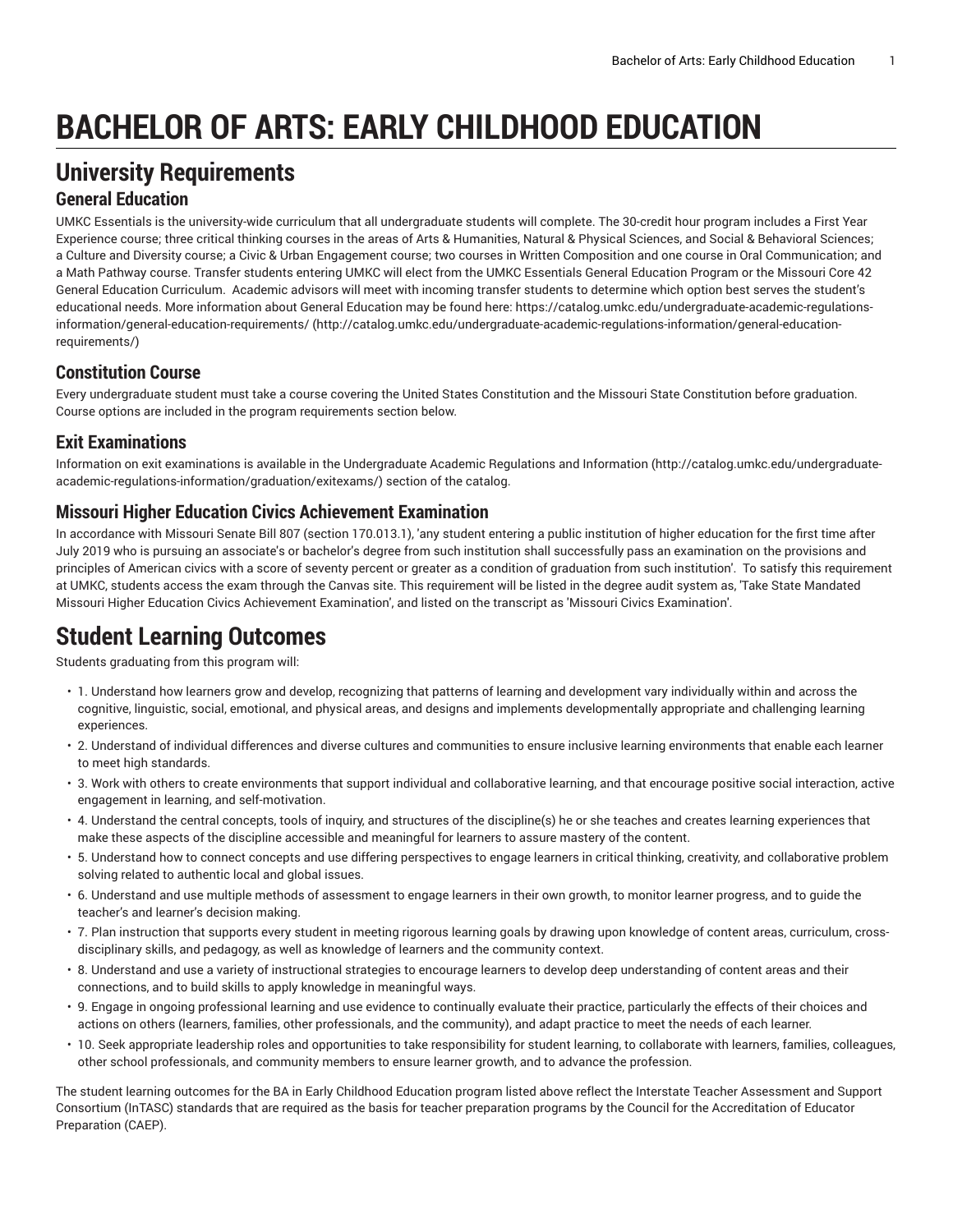### **Program Requirements**

Completion of this program leads to a Bachelor of Arts degree in the School of Education, Social Work and Psychological Sciences. Contingent upon satisfactory completion of all degree coursework, key assessments, and state testing requirements, teacher candidates may be eligible for certification upon recommendation of the Teacher Education faculty.

A 3.00 cumulative GPA, 3.00 content area GPA and 3.00 professional education GPA is required at completion of the program. Grades of C (2.00) or better are required in all content area and education classes. Prospective students and teacher candidates should meet each semester with an academic advisor to determine specific course requirements.

The School of Education, Social Work and Psychological Sciences requires all teacher candidates to have current professional liability insurance during all field experiences and student teaching. Verification of current professional liability insurance must be provided to the School of Education Student Services office. Insurance can be obtained through "student membership" in an educational organization (e.g., MSTA or NEA) that provides such insurance or purchased coverage through an independent insurance agent.

Candidates admitted to the Professional Teacher Education Program must uphold all academic and social regulations and policies established by the School of Education. Candidates are subject to any Missouri legislative action or State Board of Education policy that may become effective during **the lifetime of this catalog.** The responsibility of the School of Education is to recommend qualified candidates for licensure to the state and to ensure our candidates meet or exceed these requirements. While the degree programs outlined in the catalog are aligned with state requirements, certification is dependent on both the degree requirements and successful completion of all state assessments required by the Missouri State Department of Elementary and Secondary Education. Additionally, candidates must successfully complete program Key Assessments each semester to continue in the program.

NOTE: During the student teaching semester, teacher candidates follow the school district's calendar, not the UMKC academic/semester calendar. Teacher candidates begin student teaching according to the school district's calendar and not the first day of the UMKC academic/semester calendar.

| <b>UMKC Essentials</b>                                       |                                                                          |                |  |
|--------------------------------------------------------------|--------------------------------------------------------------------------|----------------|--|
| Code                                                         | Title                                                                    | <b>Credits</b> |  |
| First Semester Experience Course (GEFSE)                     |                                                                          | 3              |  |
| <b>Written Communication:</b>                                |                                                                          |                |  |
| ENGLISH 110                                                  | Introduction to Academic Prose                                           | 3              |  |
| <b>ENGLISH 225</b>                                           | English II: Intermediate Academic Prose                                  |                |  |
| Oral Communication (choose one of the following):            |                                                                          | 3              |  |
| COMM-ST 110                                                  | Fundamentals of Effective Speaking and Listening                         |                |  |
| COMM-ST 140                                                  | Introduction to Communication                                            |                |  |
| COMM-ST 212                                                  | Argumentation And Debate (offered via dual credit only)                  |                |  |
| COMM-ST 277                                                  | Interpersonal Communication                                              |                |  |
| Math Pathway (choose one of the following):                  |                                                                          | 3              |  |
| <b>MATH 116</b>                                              | Mathematics For Liberal Arts                                             |                |  |
| <b>STAT 115</b>                                              | <b>Statistical Reasoning</b>                                             |                |  |
| <b>MATH 110</b>                                              | Precalculus Algebra                                                      |                |  |
| <b>MATH 120</b>                                              | Precalculus (5 credit hours)                                             |                |  |
| Any 200-level MATH or STAT course                            |                                                                          |                |  |
|                                                              | ACT Math Subscore of 28 or higher; or SAT Math Subscore of 660 or higher |                |  |
| Critical Thinking in Arts & Humanities (GECRT-AH)            |                                                                          | 3              |  |
| Critical Thinking in Natural & Physical Sciences (GECRT-SC)  |                                                                          | 3              |  |
| Critical Thinking in Social & Behavioral Sciences (GECRT-SS) |                                                                          | 3              |  |
| Culture & Diversity Course (GECDV)                           |                                                                          | 3              |  |
| Civic & Urban Engagement Course (GECUE)                      |                                                                          | 3              |  |
| <b>Total Credits</b>                                         |                                                                          | 30             |  |

#### **Constitution Course Requirement**

Section 170.011.1 of the Missouri Revised Statutes, 2015, states that all candidates for a degree issued by a college or university in the state of Missouri must have "satisfactorily passed an examination on the provisions and principles of the Constitution of the United States and of the state of Missouri, and in American history and American institutions."

Courses at UMKC that satisfy this state requirement are: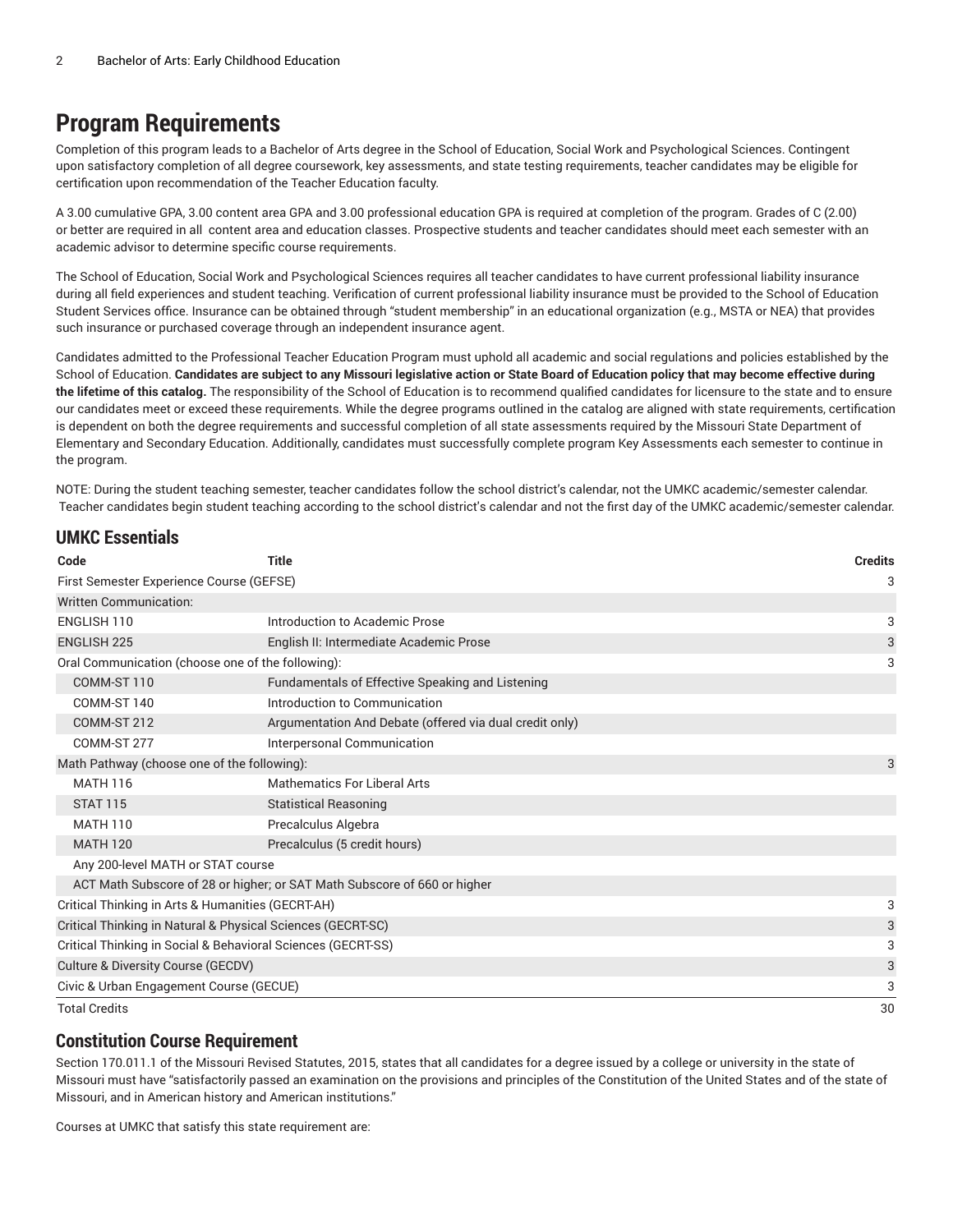| Code                         | <b>Title</b>                               | <b>Credits</b> |
|------------------------------|--------------------------------------------|----------------|
| Choose one of the following: |                                            | 3              |
| <b>CJC 364</b>               | The Supreme Court And The Criminal Process |                |
| HISTORY 101                  | U.S. History to 1877                       |                |
| HISTORY 102                  | U.S. History Since 1877                    |                |
| HONORS 230                   | <b>Honors American Government</b>          |                |
| POL-SCI 210                  | American Government                        |                |

Total Credits 3

There are a few other ways this requirement can be satisfied for students transferring to UMKC:

- Take an equivalent course from the list above at a regionally accredited institution.
- Earn credit for one of the above courses through AP, IB, or CLEP.
- Take a course that directly satisfies the Missouri Constitution Requirement at another Missouri institution.
- Have a previous bachelors degree (or higher) from a regionally accredited institution.
- Have an Associate of Arts degree from a regionally accredited institution.
- Complete the 42 Hour Core at a Missouri institution and have it listed on the official transcript.

#### **Pre-Professional Requirements**

| Code                 | Title                                                                                     | <b>Credits</b> |
|----------------------|-------------------------------------------------------------------------------------------|----------------|
|                      | <b>Coursework Required before Admission to the Teacher Education Professional Program</b> |                |
| <b>TCH-ED 130</b>    | Number Systems and Related Topics <sup>1</sup>                                            | 3              |
| TCH-ED 160           | Introduction to Teaching                                                                  | 3              |
| <b>TCH-ED 201</b>    | Children's Literature                                                                     | 3              |
| TCH-ED 203           | Health, Safety, and Nutrition in Early Childhood Education                                |                |
| TCH-ED 400           | <b>Child Development</b>                                                                  | 3              |
| TCH-ED 403           | <b>Educational Psychology</b>                                                             | 3              |
| TCH-ED 404           | Education of the Exceptional Child and Youth                                              | 3              |
| TCH-ED 440           | Introduction To Early Childhood Education                                                 | 3              |
| TCH-ED 441           | Language Development                                                                      | 3              |
| <b>Total Credits</b> |                                                                                           | 27             |

1 TCH-ED 130 may be satisfied by MOTR (sciences) coursework; TCH-ED 160 may be satisfied by MOTR (social science) course work; TCH-ED 201 may be satisfied by MOTR (arts and humanities) course work. Please see the degree audit for specifics.

| Code                                                                      | <b>Title</b>                                                      |              |  |
|---------------------------------------------------------------------------|-------------------------------------------------------------------|--------------|--|
| <b>Coursework Required for the Teacher Education Professional Program</b> |                                                                   |              |  |
| <b>Block 1</b>                                                            |                                                                   |              |  |
| <b>TCH-ED 333</b>                                                         | Learning Environments: Birth to Grade 3                           | 3            |  |
| <b>TCH-ED 385</b>                                                         | Teaching and Learning with Technology                             | 3            |  |
| <b>TCH-ED 451</b>                                                         | Child Guidance in Early Childhood Classrooms                      | 3            |  |
| TCH-ED 457                                                                | Infant and Toddler Care and Education                             | 3            |  |
| <b>TCH-ED 459</b>                                                         | Early Childhood Program Management                                | 3            |  |
| <b>TCH-ED 480</b>                                                         | Practicum I Early Childhood                                       | $\mathbf{1}$ |  |
| <b>Block 2</b>                                                            |                                                                   |              |  |
| TCH-ED 444                                                                | Mathematics in Early Childhood I                                  | 3            |  |
| <b>TCH-ED 445</b>                                                         | Science In Early Childhood                                        | 3            |  |
| TCH-ED 446                                                                | <b>Early Childhood Creative Activities</b>                        | 3            |  |
| TCH-ED 447                                                                | Social Studies in Early Childhood                                 | 3            |  |
| <b>TCH-ED 481</b>                                                         | Practicum II Early Childhood                                      |              |  |
| <b>TCH-ED 483</b>                                                         | Early Childhood Literacy I                                        | 4            |  |
| <b>Block 3</b>                                                            |                                                                   |              |  |
| <b>TCH-ED 438</b>                                                         | Culturally Responsive Strategies for Teaching Diverse Learners    | 3            |  |
| <b>TCH-ED 442</b>                                                         | Assessment, Screening, and Data-Informed Early Childhood Teaching | 3            |  |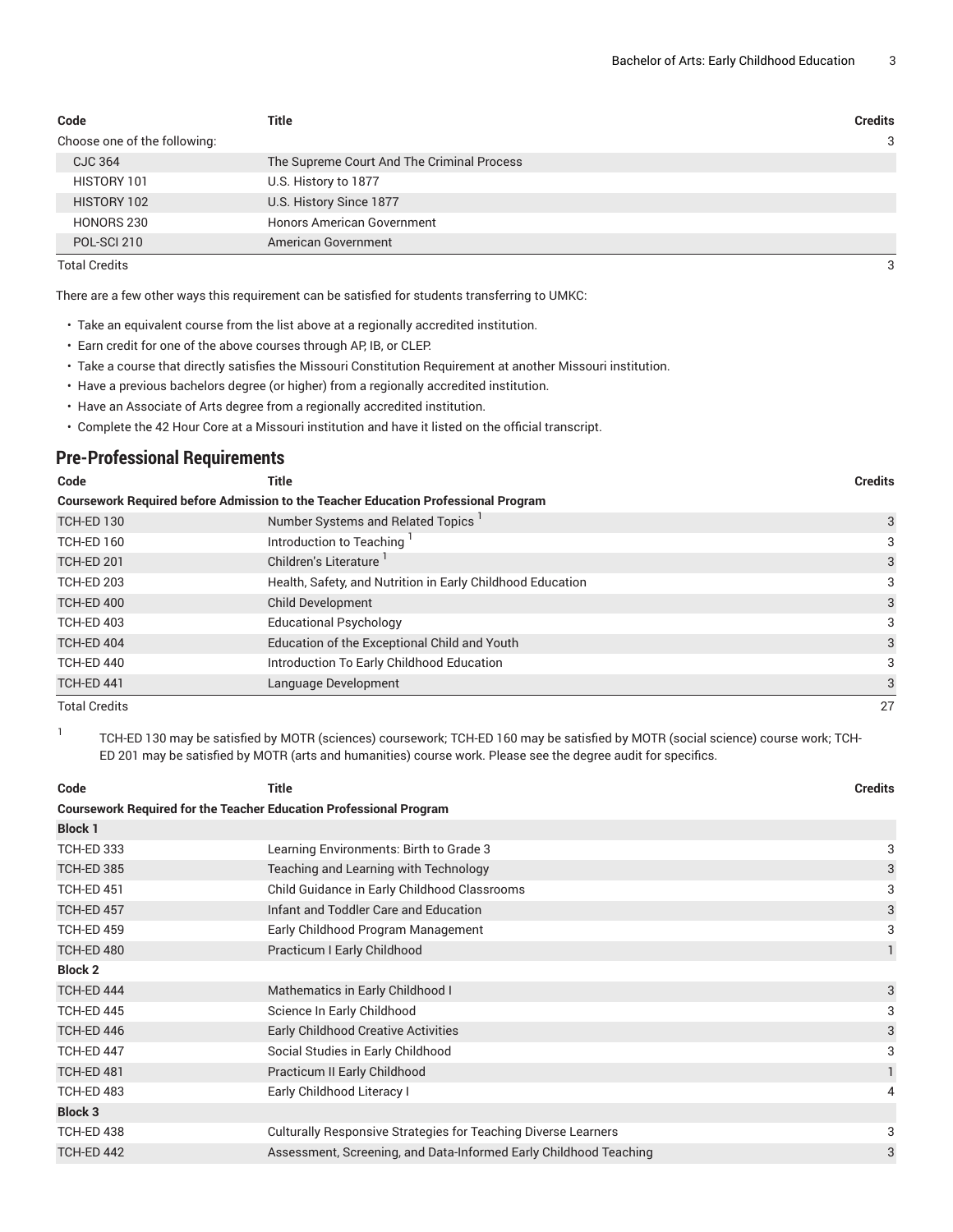| TCH-ED 443           | Mathematics in Early Childhood II                             | 3  |
|----------------------|---------------------------------------------------------------|----|
| TCH-ED 452           | Family and Program Relationships in Early Childhood Education | 3  |
| TCH-ED 484           | Early Childhood Literacy II                                   | 4  |
| TCH-ED 487           | Practicum III - Early Childhood                               |    |
| <b>Block 4</b>       |                                                               |    |
| TCH-ED 456           | Student Teaching in Early Childhood                           | 9  |
| TCH-ED 486           | Seminar - Early Childhood                                     | 3  |
| <b>Total Credits</b> |                                                               | 62 |

#### **Minimum GPA: 3.0**

**Total Credit Hours: 122**

#### **Graduation Requirements Early Childhood Education**

- Completion of Teacher Education Key Assessments. In order to be recommended for certification, graduates must pass all Teacher Education Key Assessments.
- Completion of all coursework listed above
- Successful completion of all Missouri state certification requirements/exams
- Exit Survey completed

**First Year**

# **Tools for Planning and Fulfilling Academic Requirements**

UMKC's Major Maps are detailed, semester by semester plans that lead a student to complete all degree requirements within four years. Plans include benchmarks and critical courses by term that assist a student's evaluation of progress and major "fit". In order to ensure that the appropriate courses are taken, students are encouraged to consult with the undergraduate advisor for this major. Please see the tab above to view the major map for this program.

UMKC's [Transfer](https://www.umkc.edu/admissions/transfer-guides.html) Guides [\(https://www.umkc.edu/admissions/transfer-guides.html](https://www.umkc.edu/admissions/transfer-guides.html)) provide detailed guidance on recommended transfer coursework, plans of study, transfer timelines, and transfer contact information. To ensure a seamless transfer experience, students are encouraged to work with both their community college advisor and a UMKC advisor when planning their coursework.

UMKC's [PlanMyDegree](https://www.umkc.edu/registrar/academic-programs/plan-my-degree.html) 'Audit' ([https://www.umkc.edu/registrar/academic-programs/plan-my-degree.html\)](https://www.umkc.edu/registrar/academic-programs/plan-my-degree.html) degree audit system provides an individual evaluation of all degree requirements (General Education, Degree Specific, Major Specific, etc.) for students' officially recorded (Office of Registration and Records) and "what if" exploratory plans of study. This evaluation is used to certify all graduation requirements.

UMKC's [PlanMyDegree](https://www.umkc.edu/registrar/academic-programs/plan-my-degree.html) 'Plans' [\(https://www.umkc.edu/registrar/academic-programs/plan-my-degree.html\)](https://www.umkc.edu/registrar/academic-programs/plan-my-degree.html) degree planning tool enables students to develop a personalized semester by semester plan of study towards completion of degree requirements for student's officially recorded (Office of Registration and Records) and "what if" exploratory plans of study. Update and edit your full plan to degree completion each term and confirm accuracy each semester with your Academic Advisor(s).

### **Major Map Four Year Graduation Plan - Courses & Critical Benchmarks for First Time College Students:**

UMKC's Major Maps are detailed, undergraduate four-year course outlines that inform students on the classes they should take and when to take them. Outlines are updated yearly. Graduate students should visit their program's individual school for program outlines.

The following is a sample course of study. Your path to graduation may vary based on factors such as college credit you earned while in high school, transfer work from other institutions of higher learning, and placement in Mathematics. You are responsible for checking prerequisites to any courses. It is the Student's responsibility to ensure that all program requirements are met. This guide is not a substitute for academic advisement.

| <b>Fall Semester</b> | <b>Credits</b> | <b>Spring Semester</b>     | <b>Credits</b> |              |
|----------------------|----------------|----------------------------|----------------|--------------|
| TCH-ED 160CC         |                | 3 TCH-ED 130               |                | 3            |
| ENGLISH 110          |                | 3 TCH-ED 203               |                | $\mathbf{3}$ |
| GEFSE 101            |                | 3 COMM-ST 110, 140, or 277 |                | 3            |
| GECRT-SS 101         |                | 3 GECRT-AH 101             |                | 3            |